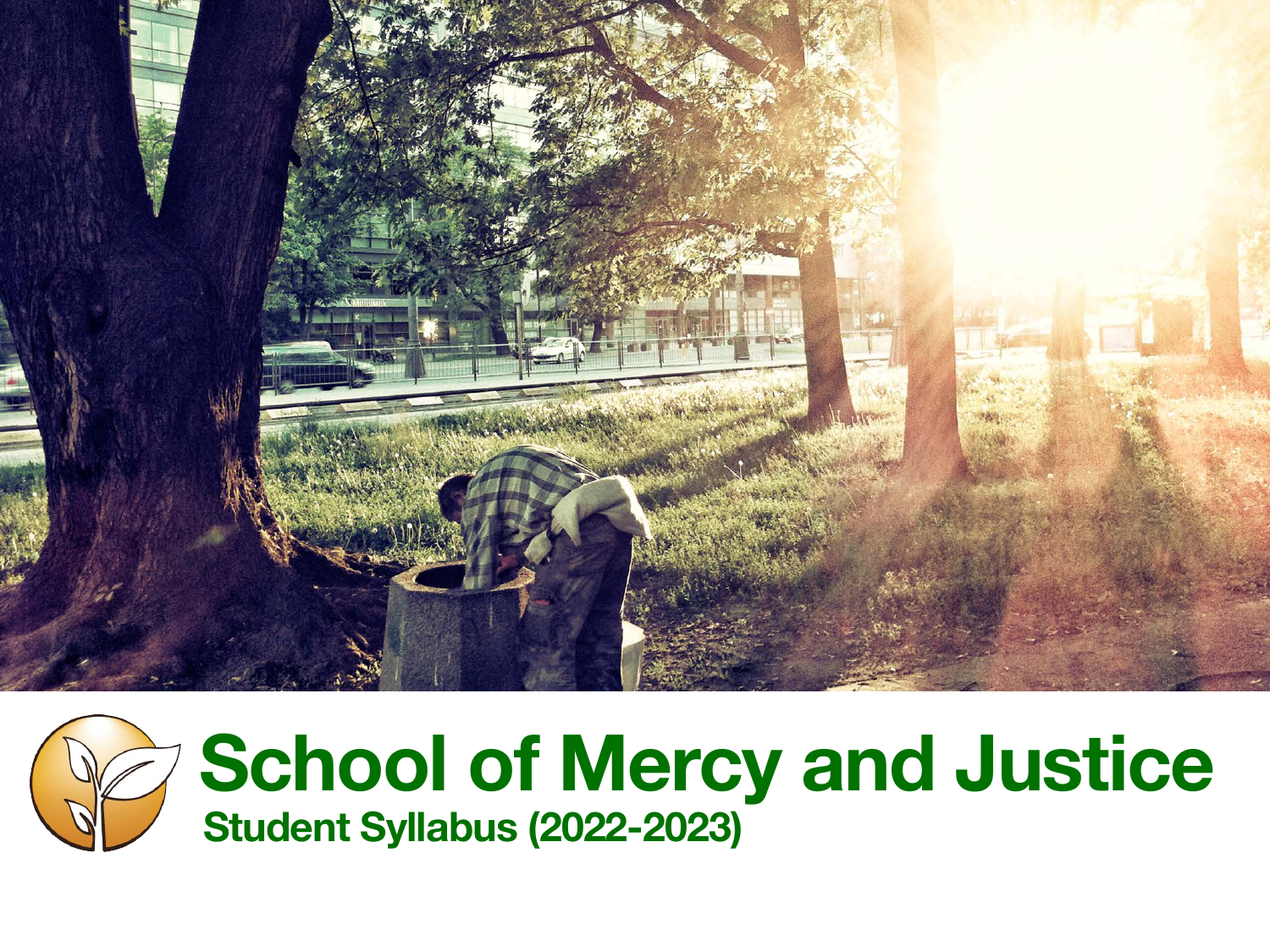## **Requirements: Vision**

### **Overview**

- Attendance (5 modules)
- **• Readings (7 books)**
- Activities (4)
- Receiving Spiritual Direction (6 sessions)
- Practicing Spiritual Disciplines (8)
- Written Reflections (4)

## **Readings**

- Every reading list says something about whose voices and perspectives are worth listening to. Our list is always a work in progress, though there is a concerted attempt to learn voices that have typically been ignored or marginalized.
- This year, of the six required books, four are by women and one is by an African-American author.
- Aside from the six books outlined below, you will read an additional book of your choice (approved by your teacher) by a BIPOC (black, Indigenous, and people colour) author on race, racial oppression, white supremacy, etc. It is helpful to have this book read in preparation for module three.
	- This requirement encourages you to:
		- Become more aware of how racism affects black and indigenous people, and people of colour;
		- Acknowledge you own experience relative to black and indigenous people, and people of colour, and gain awareness of how you have been shaped by systemic racism;
		- Work to dismantle your own racist attitudes and practices;
		- Engage in the work of transforming relationships, values, systems, structures, and policies which perpetuate racism;
	- **•** For a selection of possible books:

#### **<http://www.philippelazaro.com/new-blog/antiracismflowcharts>**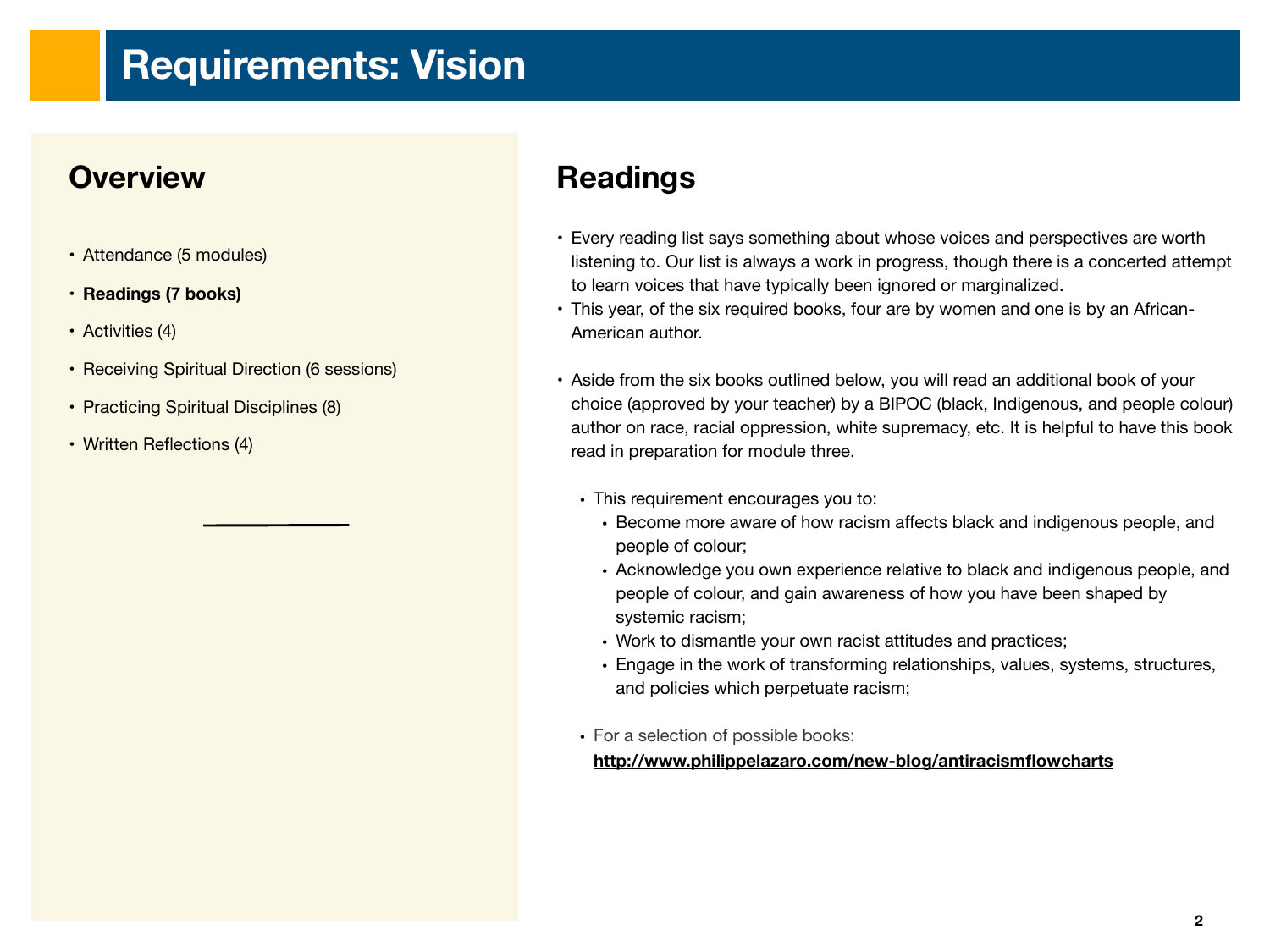## **Requirements: Vision**

#### **Overview**

- Attendance (5 modules)
- Readings (7 books)
- **• Activities (4)**
- **• Receiving Spiritual Direction (6 sessions)**
- Practicing Spiritual Disciplines (8)
- Written Reflections (4)

## **Activities**

- We are not solely or even primarily thinking beings.
- Much of what actually forms us is based on what we do with our bodies the repetitive, physical "liturgies" that shape our desires and perspectives of life.
- As such, the school includes four required activities in the hope that as you do and participate in them, they will be formative in deep and meaningful ways.
- All the activities invite you to participate in some kind of action or practice and notice what you experience in your thoughts, feelings, and body as you engage the activity.

### **Receiving Spiritual Direction**

- You agreee to receive direction for the duration of the training.
- Allowing a compassionate and spiritually discerning person to companion you as you reflect on your life encourages you to rest from doing and be reflective; to notice, savour, and respond to the presence, communication, and activity of God.
- This is especially important in mercy and justice work, where needs and issues always seem urgent, ubiquitous, and inexhaustible.
- If you need help finding a director, your teacher can assist you.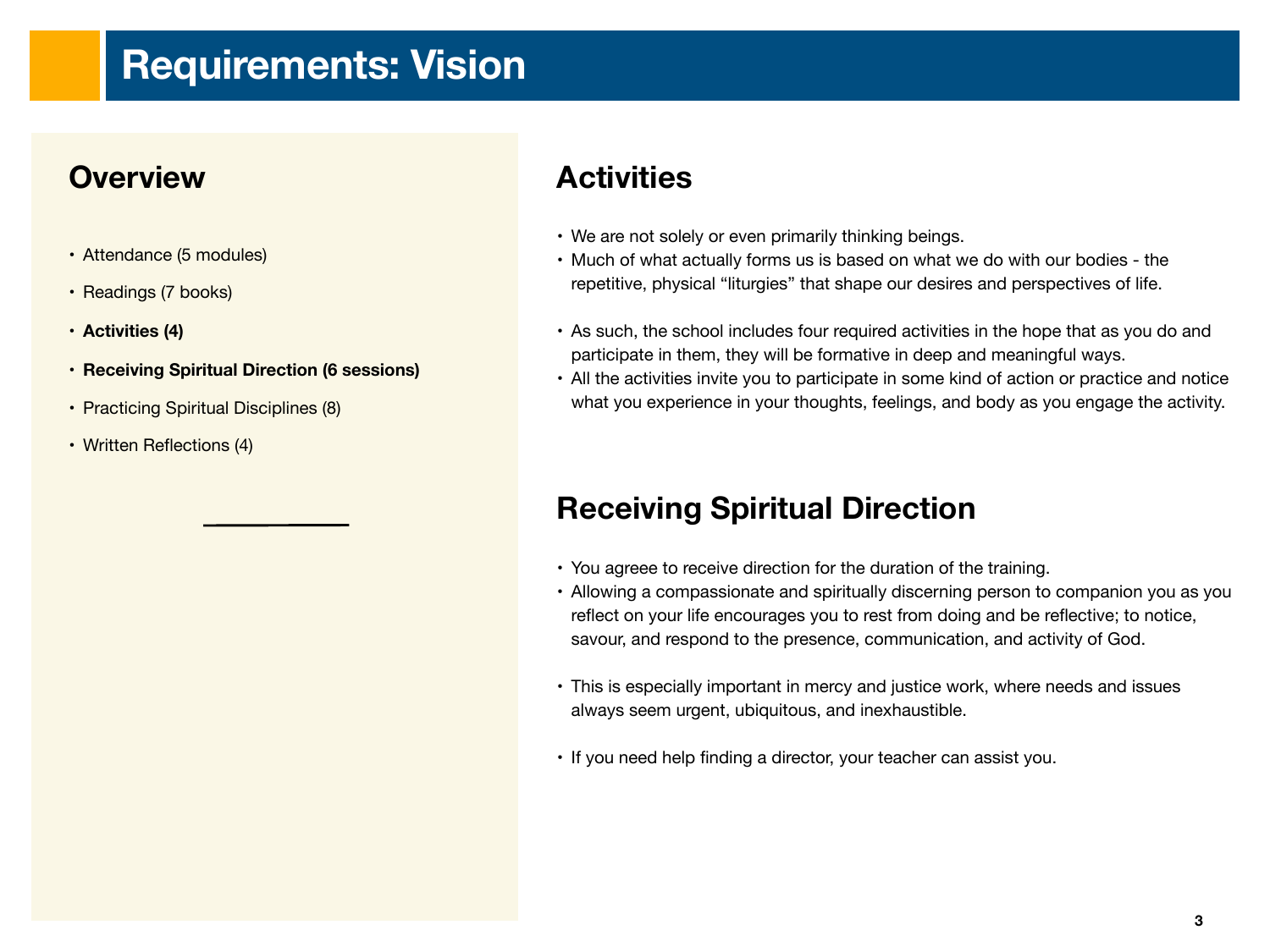## **Requirements: Vision**

#### **Overview**

- Attendance (5 modules)
- Readings (7 books)
- Activities (4)
- Receiving Spiritual Direction (6 sessions)
- **• Practicing Spiritual Disciplines (8)**
- **• Written Reflections (4)**

## **Practicing Spiritual Disciplines**

- Coinciding with selected chapters from *Sacred Rhythms* by Ruth Haley Barton, you will engage in two spiritual disciplines between modules.
- Each of the disciplines are well-worn contemplative Christian practices that have stood the test of time; people from spiritual novices to masters have found them helpful in deepening awareness of God's presence, communication, and activity.
- The goal is not only exposure to and personal familiarity with the practices for the sake of fulfilling school requirements, but to habituate you in spiritual disciplines that will sustain you as you pursue a life of mercy and justice for the long haul.

### **Written Reflections**

- In tandem with respective modules, written reflections encourage you to take time to process and document what you have been learning and experiencing.
- The reflections also give your teacher a chance to engage with you one on one to "hear" you in more personal ways and to respond via comments.
- At least a week prior to each module (beginning with module two), you will upload your written reflections to Box. The reflections include at least a paragraph each on:
	- The current circumstances of your life and spiritual journey.
	- Your experience of readings, activities, receiving spiritual direction, and practicing spiritual disciplines.
	- Any question(s) you would like to discuss in the upcoming module.